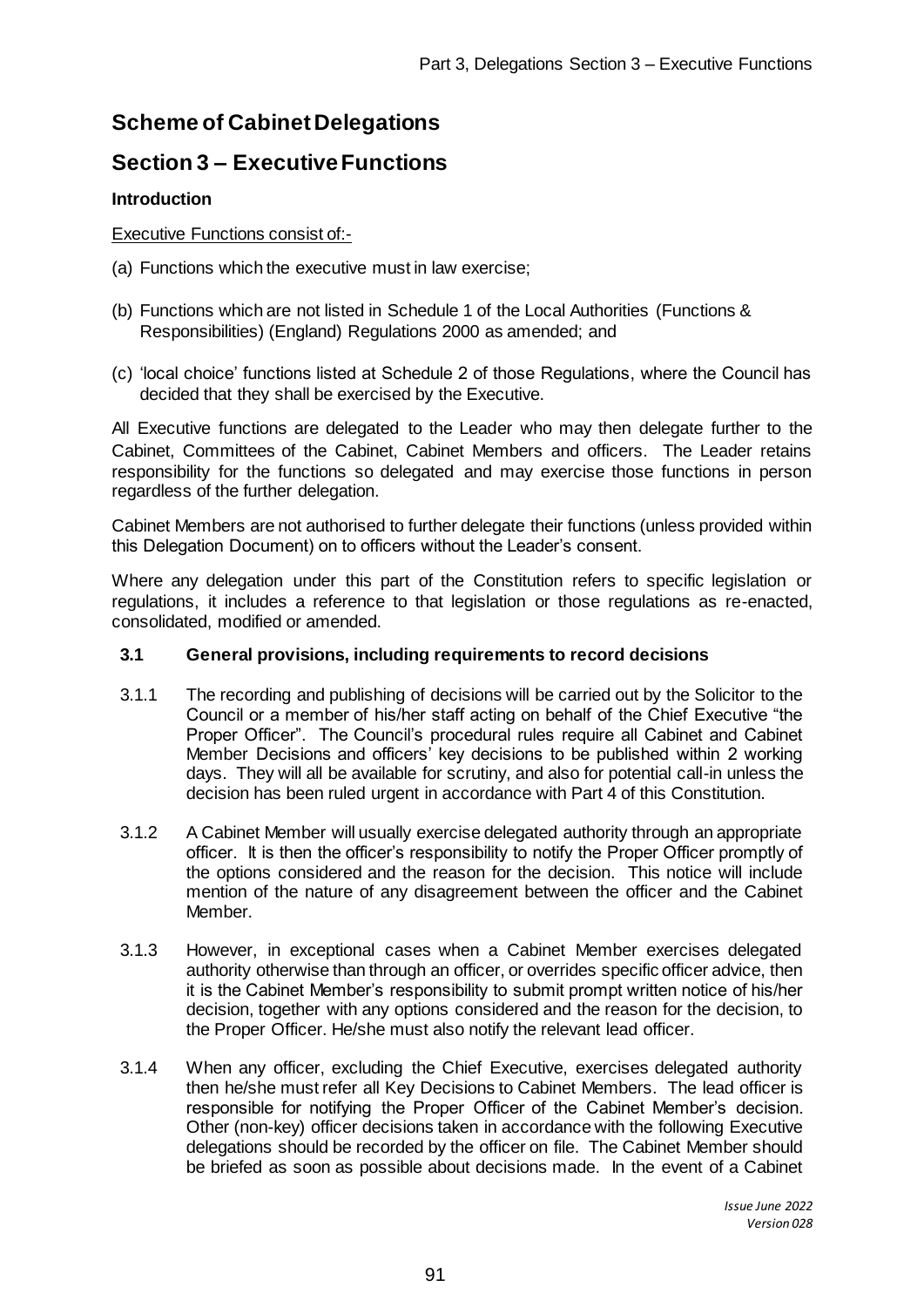Member over-ruling an Officer's preferred decision, this becomes the Member's decision and must be recorded by him/her in accordance with the paragraph above.

The Chief Executive may take key decisions on behalf of the Authority. When exercising this authority, the Chief Executive is responsible for notifying the Proper Officer of the decision proposed for inclusion on the Forward Plan and publication in accordance with the Council's procedure rules. The relevant Cabinet Member should be briefed before any key decision is made.

- 3.1.5 Officers shall exercise their delegations subject to the following constraints:
	- (a) They shall give notice to the Leader, via the Proper Officer, of all forthcoming Key Decisions, so that they can be logged on the Notice of Intention to Take Key Decisions:
	- (b) With the exception of the Chief Executive, they shall refer such key decisions to the relevant Cabinet Member for determination;
	- (c) They shall consult the appropriate Cabinet Member about all decisions likely to give rise to media attention or complaints from the public, and all decisions favouring any political party or area of Peterborough;
	- (d) They shall exercise sensitivity in ensuring that, prior to making a non-key decision, they consult the relevant Cabinet Member where the decision may give rise to political or other concerns. The subsequent decision will be the officer's in consultation with the Member, and shall be recorded by the officer except where the Cabinet member overrules, when this will be recorded and published as the Cabinet Member's decision;
	- (e) Officers shall notify the Proper Officer of decisions made;
	- (f) The Leader or any Cabinet Member may set financial thresholds for decisions by officers, above which they must consult or seek agreement of the Cabinet Member.

## **3.2 Functions of the Cabinet**

- 3.2.1 To take collective responsibility for the delivery of all strategic Executive functions within the Council's Major Policy and Budget Framework and lead the Council's overall improvement programmes to deliver excellent services.
- 3.2.2 To take collective responsibility for any Executive decision that has significant implications across two or more portfolios.
- 3.2.3 To determine any key decision (as defined in Article 11 – Decision Making), with the exception of any time-critical, operational, or routine decision, which may be determined by the relevant portfolio holder.
- 3.2.4 To be responsible for budget planning, monitoring and expenditure/savings over £500,000, including Discretionary Rate Relief, with the exception of any timecritical, operational, or routine decision, which may be determined by the relevant portfolio holder.
- 3.2.5 To make decisions on actions relating to the awarding, assigning and termination of contracts over £500k, and waiving or granting exemptions to Contract Regulations where contracts are over £500k, with the exception any time-critical, operational, or routine decision, which may be determined by the relevant portfolio holder.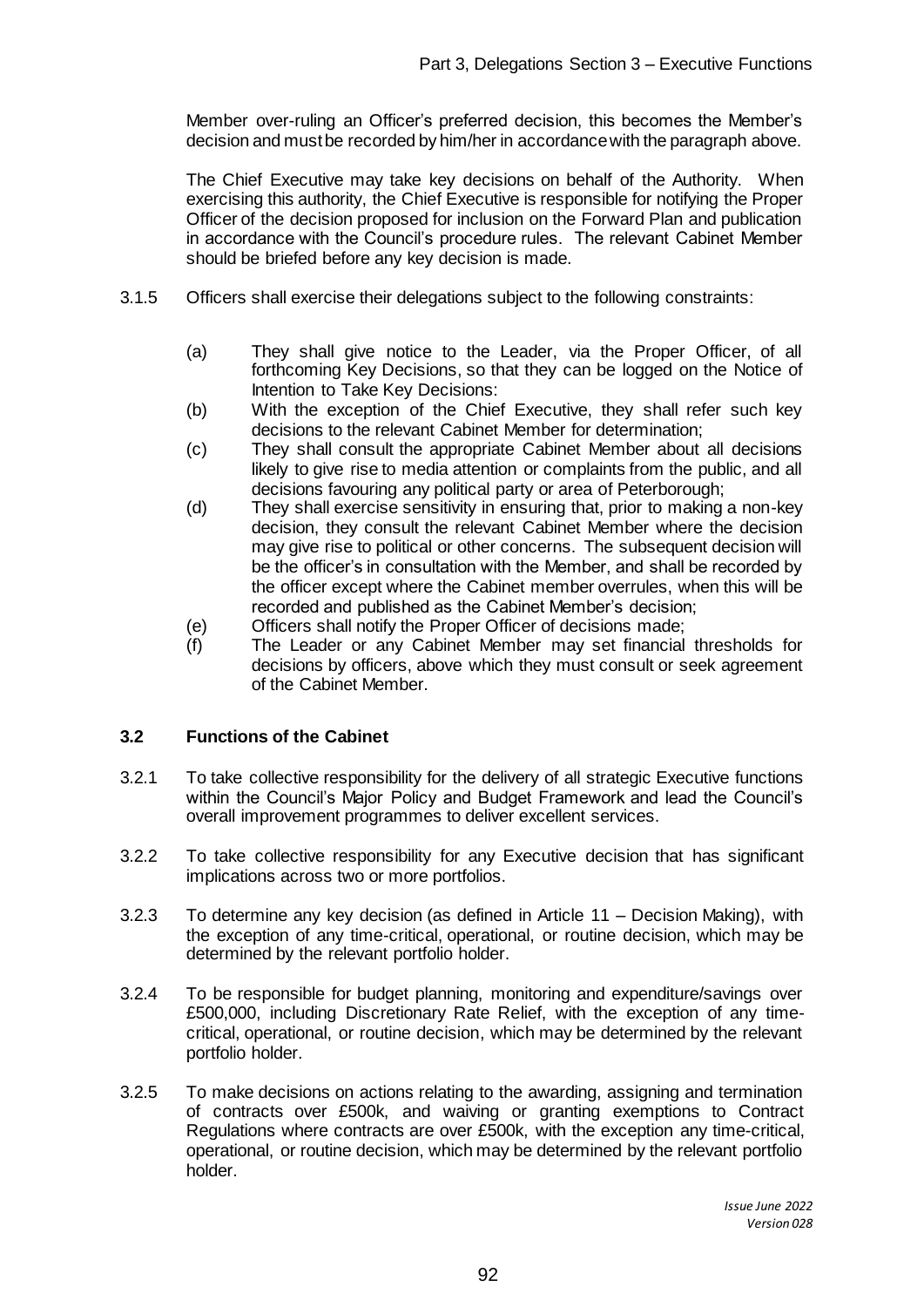- 3.2.6 To promote the Council's role as community leader, giving a 'voice' to the community in its external relations at local, regional and international level, and fostering good working relationships with the Council's partner organisations, Parish Councils and the relevant authorities for Police, Fire, Probation and Magistrates' Courts Services.
- 3.2.7 To take a leading role in promoting the economic, environmental and social wellbeing of the area.
- 3.2.8 To determine policies or strategies that will have a significant impact on two or more wards.
- 3.2.9 To promote the Council's corporate and key strategies and Peterborough's Community Strategy and approve strategies and cross-cutting programmes not included within the Council's major policy and budget framework.
- 3.2.10 To review and recommend to Council changes to the Council's Constitution, protocols and procedure rules.
- 3.2.11 To lead the delivery of Business Transformation within the Council.
- 3.2.12 To be responsible for the Council's overall budget and determine action required to ensure that the overall budget remains within the total cash limit.
- 3.2.13 To determine any conflicts of opinion or decision which may arise between two or more Cabinet Members exercising delegated executive functions.
- 3.2.14 To commission reviews by and determine any changes of policy proposed by the Scrutiny Committees and Commissions making recommendations to Council about proposed changes to the Council's major policy and budget framework.
- 3.2.15 To determine responses to (and/or make recommendation to the Council, as appropriate) reports from the Monitoring Officer, external inspections and the Local Ombudsman.
- 3.2.16 To scrutinise auditors' reports and letters, to consider reports from the Council's external auditor and internal auditor, where appropriate, and determine appropriate responses.
- 3.2.17 Cabinet will be responsible for the following functions in relation to the Council's companies, partnership and charities.
	- (a) The establishment of any new company, partnership or charity;
	- (b) The decommissioning/winding up of existing companies, partnerships and charities;
	- (c) The determination of Articles of Association;
	- (d) The determination of the percentage share of ownership;
	- (e) The determination of the investment of funds and assets;
	- (f) The determination of any lending facilities to the Council's companies, partnerships and charities;
	- (g) The determination of decisions reserved to the Council as shareholder or member of a company, partnership or charity;
	- (h) Scheme of delegations to the Shareholder Cabinet Committee;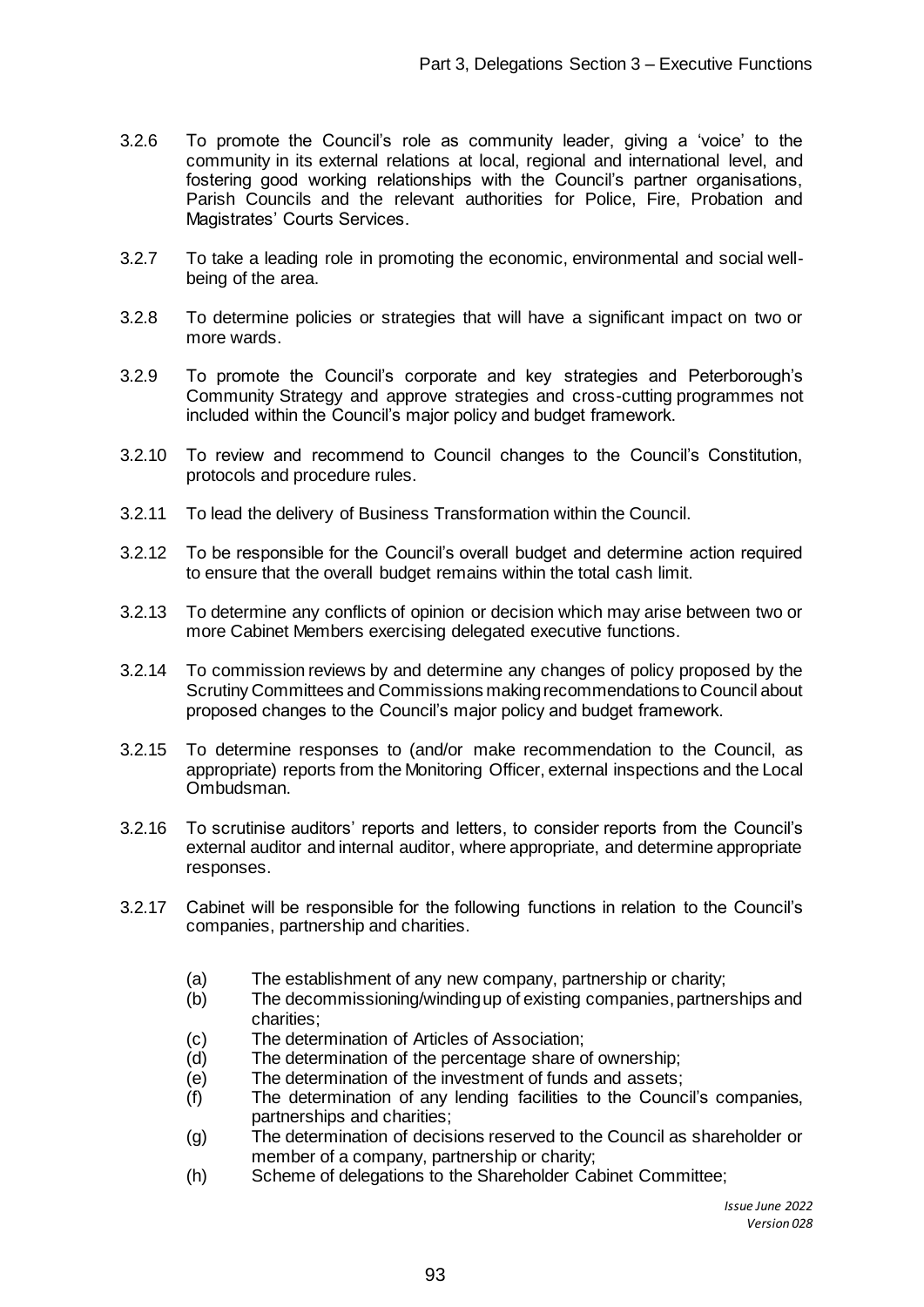- (i) Approval of Business Plans;
- (i) Approval of changes to service agreements in respect of KPIs, service levels and service standards;
- (k) The setting of Policy Strategy and objectives for the operation of the Council's companies, partnerships and charities.

### **3.3 Cabinet Committees**

#### **3.3.1 Eastern Shires Purchasing Organisation Joint Cabinet Committee (ESPO)**

The Eastern Shires Purchasing Organisation Joint Cabinet Committee (ESPO) currently consists of Cambridgeshire County Council, Leicester City Council, Leicestershire County Council, Lincolnshire County Council, Norfolk County Council and Warwickshire County Council alongside Peterborough City Council (the Member Authorities).

The Member Authorities have agreed to operate ESPO on the terms and conditions set out in the Consortium Agreement and ESPO shall undertake the following functions jointly with the other Member Authorities:

- (a) to provide a comprehensive cost effective professional purchasing service to the Member Authorities (and available to Customers on a subscription basis);
	- (i) negotiating terms for the supply of goods and/or services;
	- (ii) purchasing, storing and distributing items in common use where it is practical and economical to do so;
	- (iii) advising on standards and specifications;
	- (iv) providing professional and technical expertise;
	- (v) providing specialist goods and/or services, and
	- (vi) investigating areas of joint purchasing;

Based on the overall requirements of the Member Authorities (and Customers where applicable);

- (b) to maintain effective efficient and economical arrangements for the supply of goods and/or services by:
- (c) to achieve overall cost savings and efficiencies for the Member Authorities by providing them with a simple effective system for the supply of goods and/or services;
- (d) to provide timely and relevant information to the Member Authorities based on their requirements; and
- (e) to provide the ESPO Services to the Member Authorities (and Customers where applicable) based on their requirements.

#### **3.3.2 Shareholder Cabinet Committee**

## **Purpose**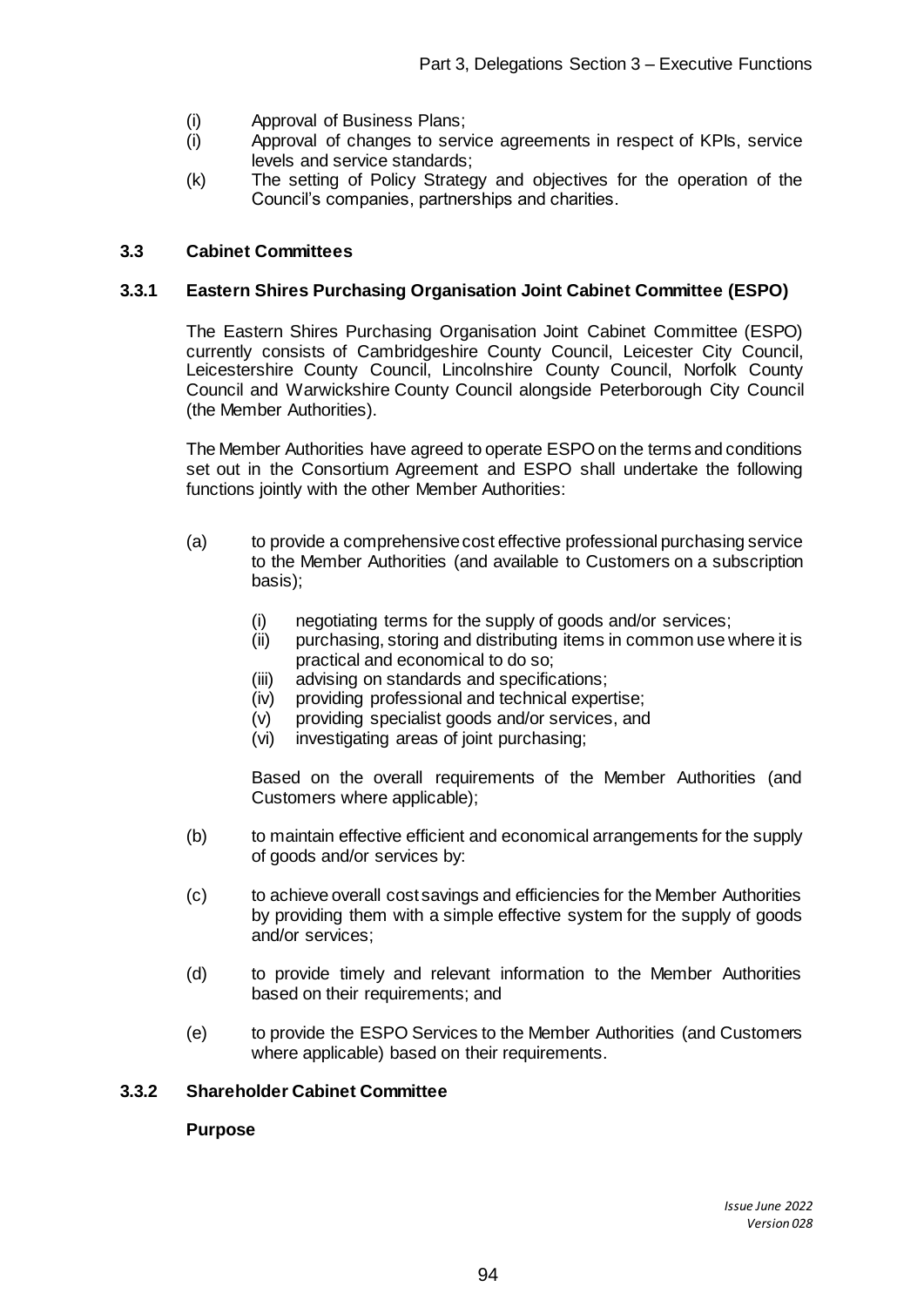The Committee will have functions relating to the Council's companies, partnerships and charities set out below including, but not limited to:

- a) Peterborough Limited<br>b) Blue Sky Peterborough
- Blue Sky Peterborough
- c) Empower Peterborough, CIC
- d) Opportunity Peterborough and its Joint Venture company Smart Manufacturing Allicant
- e) Peterborough Investment Partnership LLP, and its subsidiary SPVs
- f) Medesham Home LLP and Medesham Ltd
- g) NPS Peterborough Ltd
- h) Peterborough Museum and Art Gallery
- i) The Mayor's Charity
- j) Peterborough HE Property Company Ltd

The Shareholder Cabinet Committee will act as a decision making body in relation to the functions delegated to it as well as an advisory body to Cabinet. Support and advice will be provided to the Shareholder Cabinet Committee by the Monitoring Officer, the Section 151 Officer and other client officers as appropriate.

## **Membership and Operation of the Shareholder Cabinet Committee**

The Shareholder Cabinet Committee will comprise a maximum of five Cabinet Members to be determined by the Leader annually. The Chairman and Vice-Chairman of the Committee will also be appointed by the Leader on an annual basis.

The quorum of the Shareholder Cabinet Committee shall be 3 and meetings shall take place quarterly or as determined by the Chairman.

#### **Functions of the Shareholder Cabinet Committee**

- a) To monitor performance and financial delivery of the companies, partnerships and charities set out above in line with Cabinet approved business plans by means of monthly performance monitoring and scrutiny;
- b) To ensure that those companies, partnerships and charities comply with relevant Council policies, strategies and objectives;
- c) To exercise decisions, where delegated by Cabinet, in relation to a company, partnership or charity's reserved matters;
- d) To make recommendations to Cabinet in relation to investments, loans and assets.
- e) To oversee the relationships between the Council and the Council's companies, partnerships and charities, and any such relationships between the Council's companies, partnerships and charities in accordance with the Council's objectives.
- f) To review any reports in relation to the Council's companies, partnerships or charities prior to their submission to the Audit Committee to ensure compliance with Council policies, strategies and objectives;
- g) To determine for each individual company, partnership or charity whether the Shareholder Cabinet Committee recommends to Cabinet the delegation of any functions to the officers of the Council.

#### **3.4 Individual Cabinet Members**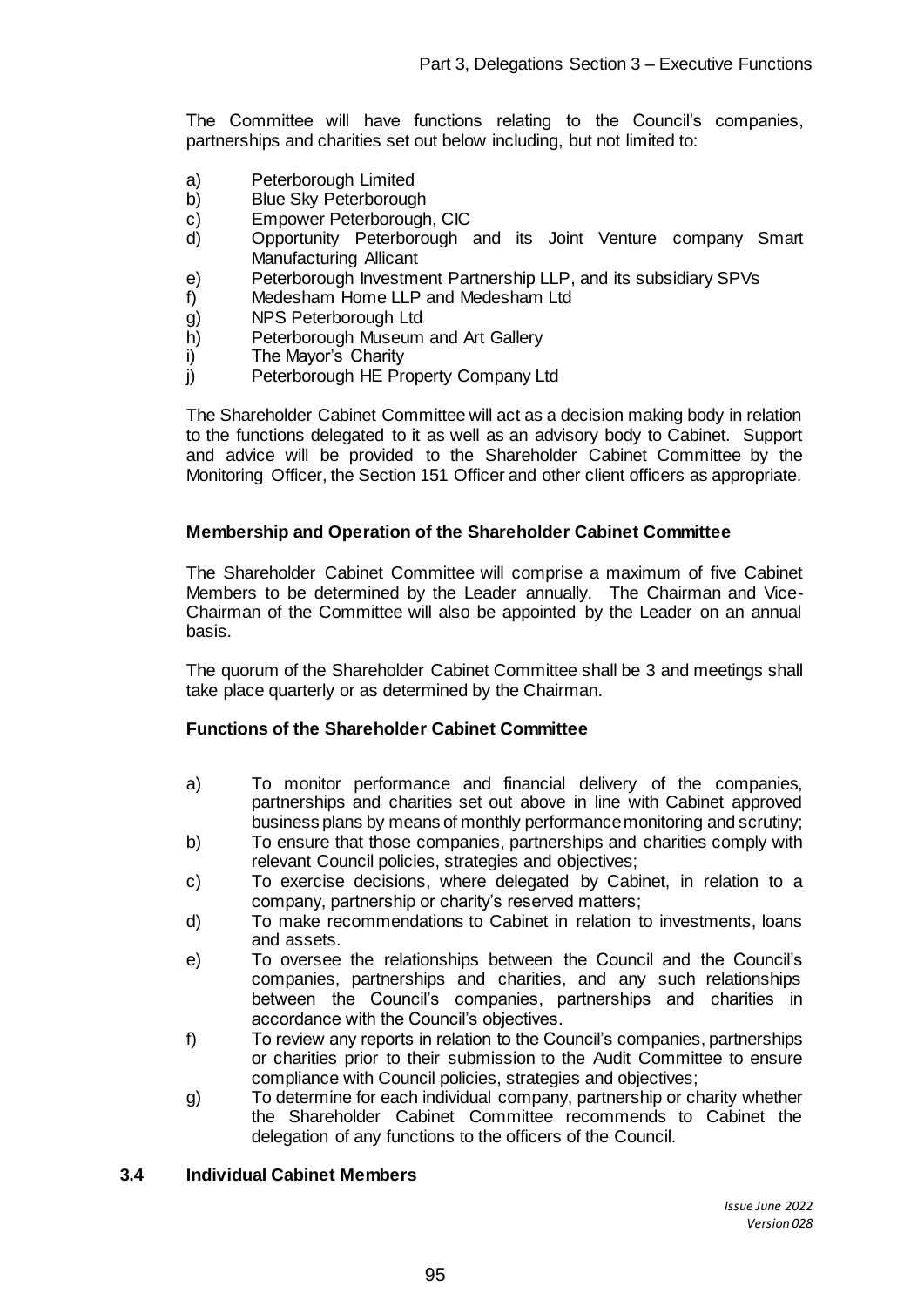- 3.4.1 The Leader has allocated a "portfolio" to each Cabinet Member and delegated to each "Portfolio Holder" responsibility for the discharge of functions set out below.
- 3.4.2 All Cabinet Members have the following delegations in relation to their portfolios and the service areas for which they are responsible, as set out in the table below.
- 3.4.3 To exercise the Executive powers and duties of the Council for strategic development, policy direction, partnership working, time-critical, operational, or routine key decisions, and programme and performance management, in accordance with the council's procedure rules, for their portfolio areas.
- 3.4.4 To be responsible for ensuring the successful delivery of business transformation in relation to their portfolio areas.
- 3.4.5 To request the relevant Scrutiny Committee and/or Commission to review changes to policy and strategy within these services area.
- 3.4.6 To be responsible for budget planning, monitoring and expenditure/savings over £500,000, where time-critical, operational or routine decisions, in these service areas with Corporate Directors and the Corporate Director for Resources, ensuring that it remains within the cash limit, reporting any issues which cannot be resolved within the service budget to the Leader of the Council.
- 3.4.7 To act as the Council's lead spokesperson, representative on strategic bodies and Member Champion for these service areas and to respond to relevant consultations by Central Government and other agencies.
- 3.4.8 To make time-critical, operational, or routine decisions on actions relating to contracts including:
	- (a) Awarding, assigning and terminating contracts over £500k;
	- (b) Waiving or granting exemptions to Contract Regulations where contracts are over £500k.
- 3.4.9 To support the Leader of the Council as a Member of the Combined Authority in matters relating to their portfolio responsibilities.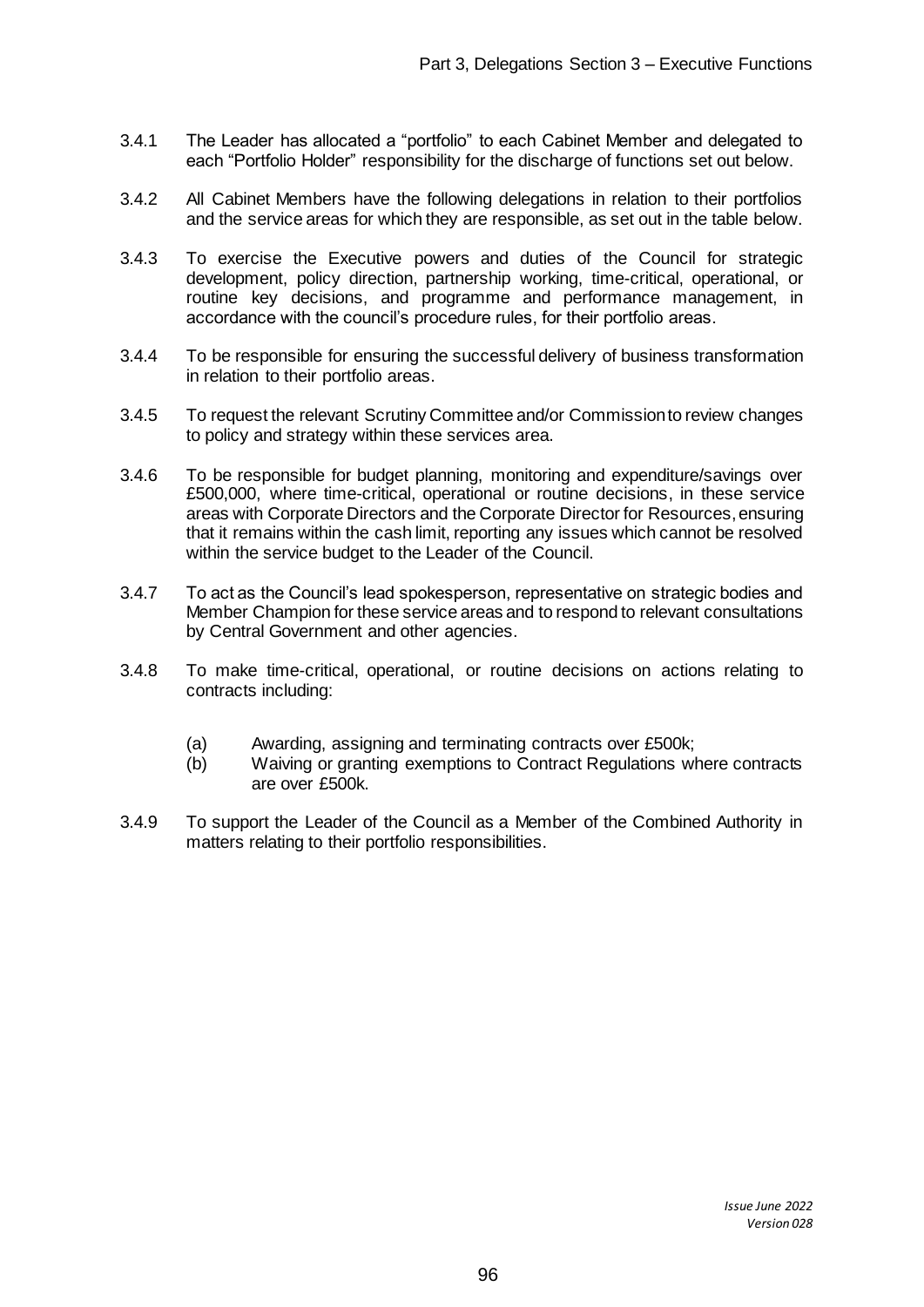| <b>Lead Cabinet Member</b> |            | Portfolio                                                                                                                                                                                                                                                                                                                       |  |  |
|----------------------------|------------|---------------------------------------------------------------------------------------------------------------------------------------------------------------------------------------------------------------------------------------------------------------------------------------------------------------------------------|--|--|
| Leader of the Council      | (a)<br>(b) | Appoint Cabinet Members, determine their remits and<br>monitor their performance, and chair Cabinet meetings<br>Determination of the Council's scheme of delegation of<br>Executive functions, and any financial thresholds within it<br>above which the potential decision-maker must refer the<br>matter up for determination |  |  |
|                            | (c)        | Determine and ensure the publication of the Forward Plan                                                                                                                                                                                                                                                                        |  |  |
|                            | (d)        | Provide political leadership for the Council, and develop<br>and implement the Executive's policy programme                                                                                                                                                                                                                     |  |  |
|                            | (e)        | Co-ordinate the Council's overall strategic direction,<br>programme and performance management.                                                                                                                                                                                                                                 |  |  |
|                            | (f)        | Attend regional and sub-regional partnership meetings<br>across a range of Council activities and represent the<br>Lead Cabinet Member Portfolio Council on the major<br>Peterborough based strategic partnerships and provide<br>regular update to Cabinet on the effectiveness of these<br>partnership arrangements.          |  |  |
|                            | (g)        | Determine disputed appointments to external                                                                                                                                                                                                                                                                                     |  |  |
|                            |            | organisations and review the list of organisations to which                                                                                                                                                                                                                                                                     |  |  |
|                            |            | appointments are made                                                                                                                                                                                                                                                                                                           |  |  |
|                            | (h)        | Be the Council's Lead Representative and member on the<br>Cambridgeshire and Peterborough Combined Authority                                                                                                                                                                                                                    |  |  |
|                            | (i)        | Approval of decisions regarding the Cambridgeshire and<br>Peterborough Combined Authority requiring consent of the                                                                                                                                                                                                              |  |  |
|                            | (j)        | constituent authorities.<br>Lead the work in marketing and promoting the city with all                                                                                                                                                                                                                                          |  |  |
|                            |            | stakeholders.                                                                                                                                                                                                                                                                                                                   |  |  |
|                            | (k)        | Responsibility for emergency planning, resilience and<br>health and safety.                                                                                                                                                                                                                                                     |  |  |
|                            | (1)        | Be responsible for leading the Council's approach on<br>shared services                                                                                                                                                                                                                                                         |  |  |
|                            | (m)        | Economic Development, Growth, and Regeneration,<br>including City Centre regeneration and development                                                                                                                                                                                                                           |  |  |
|                            | (n)        | Lead member for attracting national, regional and<br>European funding to aid economic prosperity and<br>regeneration into the City                                                                                                                                                                                              |  |  |
|                            | (o)        | Lead member for business engagement and development                                                                                                                                                                                                                                                                             |  |  |
|                            | (p)        | Council representative at national, regional and local                                                                                                                                                                                                                                                                          |  |  |
|                            |            | forums to promote the city as a centre for business growth                                                                                                                                                                                                                                                                      |  |  |
|                            | (q)        | Responsible for the Council's Information Technology<br>Strategy and for the transformation of the Council                                                                                                                                                                                                                      |  |  |
|                            | (r)        | Responsible for ensuring the strategic development and                                                                                                                                                                                                                                                                          |  |  |
|                            |            | delivery of business transformation in the Council                                                                                                                                                                                                                                                                              |  |  |
|                            | (s)        | Responsible for leading the client role in relation to the                                                                                                                                                                                                                                                                      |  |  |
|                            | (t)        | Serco contract<br>Human Resources and Workforce Development Strategy,                                                                                                                                                                                                                                                           |  |  |
|                            |            | employee budgets, Trade Union Resources and                                                                                                                                                                                                                                                                                     |  |  |
|                            |            | consulting with Employment Committee where appropriate                                                                                                                                                                                                                                                                          |  |  |
|                            | (u)        | <b>Equality and Diversity</b>                                                                                                                                                                                                                                                                                                   |  |  |
|                            | (v)        | Lead on Digital Peterborough in support of our Smart City<br>Ambition                                                                                                                                                                                                                                                           |  |  |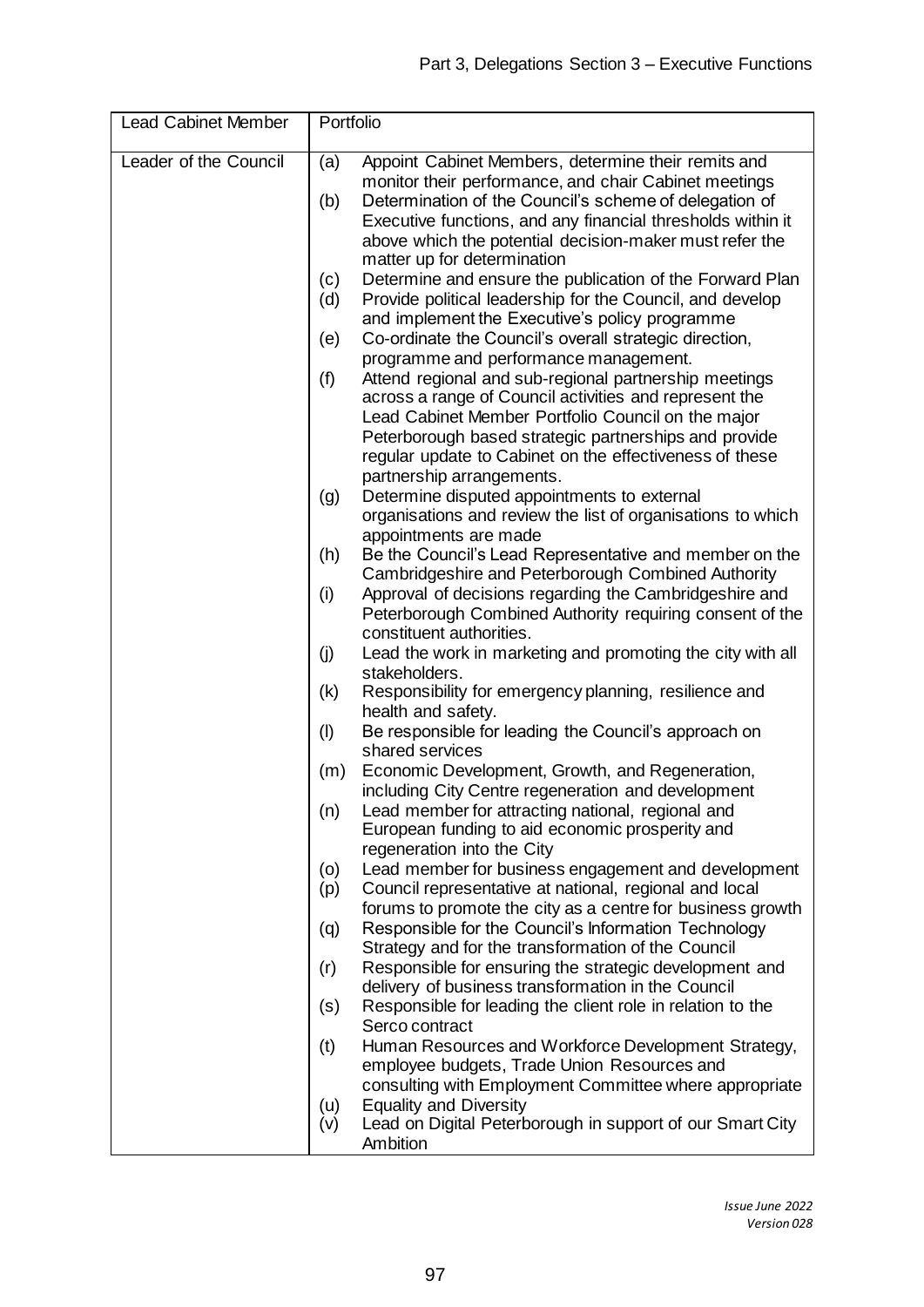| <b>Lead Cabinet Member</b>                                                                                      | Portfolio                                                                                                                                                                                                                                                                                                                                                                                                                                                                                                                                                                                                                                                                                                                                                                                                                                                                                                                                                                                                                                                                                                                                                                                                                                                                                                                                                                                                                                                                                                                                                                                                                                                                                                                                                                                                                                                                                                                                                                                                                                                                                                                                                                                                                        |  |  |
|-----------------------------------------------------------------------------------------------------------------|----------------------------------------------------------------------------------------------------------------------------------------------------------------------------------------------------------------------------------------------------------------------------------------------------------------------------------------------------------------------------------------------------------------------------------------------------------------------------------------------------------------------------------------------------------------------------------------------------------------------------------------------------------------------------------------------------------------------------------------------------------------------------------------------------------------------------------------------------------------------------------------------------------------------------------------------------------------------------------------------------------------------------------------------------------------------------------------------------------------------------------------------------------------------------------------------------------------------------------------------------------------------------------------------------------------------------------------------------------------------------------------------------------------------------------------------------------------------------------------------------------------------------------------------------------------------------------------------------------------------------------------------------------------------------------------------------------------------------------------------------------------------------------------------------------------------------------------------------------------------------------------------------------------------------------------------------------------------------------------------------------------------------------------------------------------------------------------------------------------------------------------------------------------------------------------------------------------------------------|--|--|
| Cabinet Advisor to the<br>Leader                                                                                | Advise and support the Leader of the Council on all aspects of<br>their portfolio as required.                                                                                                                                                                                                                                                                                                                                                                                                                                                                                                                                                                                                                                                                                                                                                                                                                                                                                                                                                                                                                                                                                                                                                                                                                                                                                                                                                                                                                                                                                                                                                                                                                                                                                                                                                                                                                                                                                                                                                                                                                                                                                                                                   |  |  |
| Deputy Leader and<br>Cabinet Member for<br>Communications,<br>Culture and<br>Communities<br>Cabinet Advisor for | Deputising for the Leader in his absence, or at his<br>(a)<br>instruction, in relation to all of the functions which are the<br>Leader's and to be the substitute member on the<br>Cambridgeshire and Peterborough Combined Authority.<br>Rural communities, and parish councils in both rural and<br>(b)<br>urban areas<br>Strengthening communities and the Think Communities<br>(c)<br>approach, including problem solving and operational<br>community issues<br>Community relations, cohesion and integration, including<br>(d)<br>work with voluntary, community and faith sector partners<br>Community safety, including the Prevention and<br>(e)<br>Enforcement Service and CCTV<br>Regulatory services, including Trading Standards, Food<br>(f)<br>Safety and Licensing, and the functions of the Weights<br>and Measure Authority<br>Cemeteries and Crematoria<br>(g)<br>Registrar and Coroner's Service<br>(h)<br>Be responsible for Culture and Recreation and be the<br>(i)<br>Strategic Partnership lead for the work of Peterborough<br>Limited and City Culture Peterborough with specific<br>responsibility for the Council's functions in relation to<br>the Peterborough Museum<br>Ť<br>libraries and archives<br>ij.<br>the Arts<br>Ш<br>sports strategy<br>iv<br>(j)<br>Responsibility for City Centre Management and the<br>operation of the City Market, including events in the City<br>Centre and fairs and occasional markets<br>(k)<br>Responsible for café culture in the city and the oversight<br>and of the Business Improvement District (BID) as lead<br>member<br>Responsibility for leading and developing the Council's<br>(1)<br>internal and external communications and marketing<br>strategy by:-<br>i. Leading the development of an internal and external<br>communications strategy for the Council.<br>ii. Establishing positive working relationships with media<br>organisations locally and nationally.<br>iii. Leading the development of targeted marketing<br>campaigns aligned with the objectives of the Council.<br>iv. Enhancing the reputation of the Council locally and<br>nationally.<br>Tourism<br>(m)<br>Advise and support the Cabinet Member for Communications, |  |  |
| <b>Community Cohesion</b>                                                                                       | Culture and Communities in relation to Community Cohesion.                                                                                                                                                                                                                                                                                                                                                                                                                                                                                                                                                                                                                                                                                                                                                                                                                                                                                                                                                                                                                                                                                                                                                                                                                                                                                                                                                                                                                                                                                                                                                                                                                                                                                                                                                                                                                                                                                                                                                                                                                                                                                                                                                                       |  |  |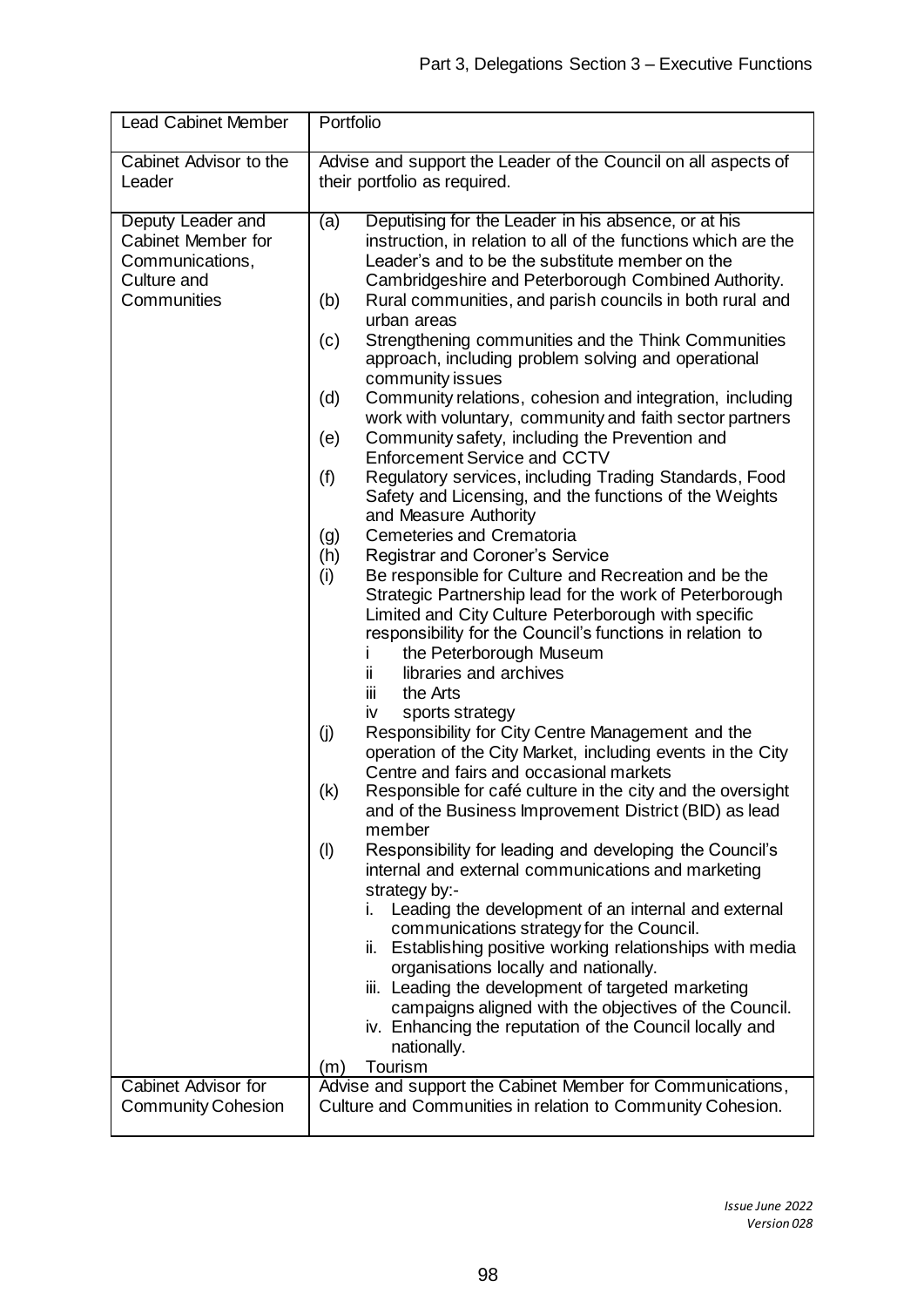| <b>Lead Cabinet Member</b>                                                                    | Portfolio |                                                                                                                                                                                      |  |
|-----------------------------------------------------------------------------------------------|-----------|--------------------------------------------------------------------------------------------------------------------------------------------------------------------------------------|--|
| Cabinet Advisor to the<br>Cabinet Member for<br>Communications,<br>Culture and<br>Communities |           | Advise and support the Cabinet Member for Communications,<br>Culture and Communities on all aspects of their portfolio as<br>required, with an emphasis on culture.                  |  |
| Cabinet Member for                                                                            | (a)       | Responsibility for adult social care functions of the                                                                                                                                |  |
| Adult Social Care,                                                                            |           | Council, including safeguarding adults, Care Act                                                                                                                                     |  |
| Health & Public Health                                                                        |           | assessment, mental health services, learning disabilities,                                                                                                                           |  |
|                                                                                               |           | integrated community equipment and reablement                                                                                                                                        |  |
|                                                                                               | (b)       | To lead on, joint commissioning and pooled funding under<br>the NHS Act 2006, including acting as a member of key<br>bodies, and agreeing social care related partnership<br>matters |  |
|                                                                                               | (c)       | To lead on development of the Integrated Care System                                                                                                                                 |  |
|                                                                                               |           | including responsibility for negotiating and recommending                                                                                                                            |  |
|                                                                                               |           | entering into agreements with NHS or other partners for                                                                                                                              |  |
|                                                                                               |           | the provision of integrated commissioning or delivery of                                                                                                                             |  |
|                                                                                               |           | social care and health services<br>Lead representative on strategic bodies for Adult Social                                                                                          |  |
|                                                                                               | (d)       | Care including the Health and Wellbeing Board and any                                                                                                                                |  |
|                                                                                               |           | other joint boards that may be established.                                                                                                                                          |  |
|                                                                                               | (e)       | Public Health functions of the Council, including all                                                                                                                                |  |
|                                                                                               |           | matters specifically provided by the Health and Social                                                                                                                               |  |
|                                                                                               |           | Care Act 2012 and related legislation                                                                                                                                                |  |
|                                                                                               | (f)       | Lead spokesperson for                                                                                                                                                                |  |
|                                                                                               |           | Public Health Improvement<br>i.                                                                                                                                                      |  |
|                                                                                               |           | ii.<br><b>Health Protection</b>                                                                                                                                                      |  |
|                                                                                               |           | Reduction of health inequalities<br>iii.                                                                                                                                             |  |
|                                                                                               |           | Public Health Commissioning and Performance<br>iv.                                                                                                                                   |  |
|                                                                                               |           | <b>General Public Healthcare</b><br>v.<br>Leading the response to any emergencies that present a                                                                                     |  |
|                                                                                               | (g)       | risk to public health                                                                                                                                                                |  |
|                                                                                               | (h)       | Attendance at the Health and Wellbeing Board as the                                                                                                                                  |  |
|                                                                                               |           | <b>Lead Member for Public Health</b>                                                                                                                                                 |  |
|                                                                                               | (i)       | Responsible for working in partnership with clinical                                                                                                                                 |  |
|                                                                                               |           | commissioning groups regarding public health advice and                                                                                                                              |  |
|                                                                                               |           | related matters                                                                                                                                                                      |  |
|                                                                                               | (j)       | Working in partnership with the Police, Probation Service                                                                                                                            |  |
|                                                                                               |           | and Prison Service regarding prison health and risks                                                                                                                                 |  |
|                                                                                               |           | presented by offenders                                                                                                                                                               |  |
|                                                                                               | (k)       | Oral health and water fluoridation                                                                                                                                                   |  |
|                                                                                               | (1)       | Medical inspection and treatment of pupils                                                                                                                                           |  |
|                                                                                               | (m)       | Sexual health services                                                                                                                                                               |  |
|                                                                                               | (n)       | Independent mental health and mental capacity advocates                                                                                                                              |  |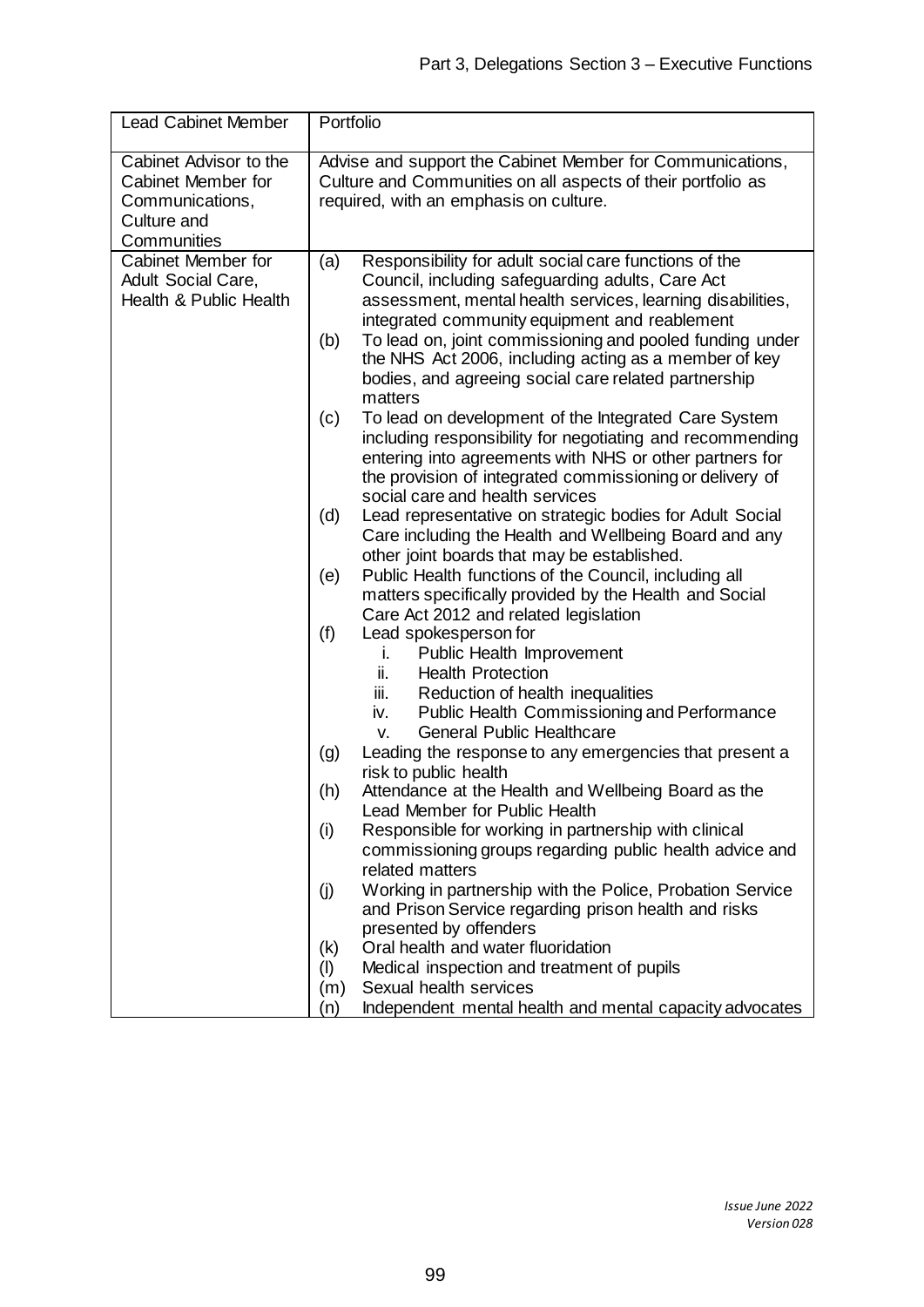| <b>Lead Cabinet Member</b> | Portfolio |                                                                                                             |
|----------------------------|-----------|-------------------------------------------------------------------------------------------------------------|
| Cabinet Member for         | (a)       | Planning (Development control, strategic planning and                                                       |
| Climate Change,            |           | strategic growth including open space planning)                                                             |
| Planning, Housing and      | (b)       | Highways and transport including the Local Transport                                                        |
| Transport                  |           | <b>Plan and Traffic Orders</b>                                                                              |
|                            | (c)       | Building Act 1984                                                                                           |
|                            | (d)       | Strategic policies linked to open space planning including                                                  |
|                            |           | trees and biodiversity                                                                                      |
|                            | (e)       | Flood risk management and planning                                                                          |
|                            | (f)       | Responsible for developing a car parking strategy for the                                                   |
|                            |           | use of councils car parks and a charging policy for those                                                   |
|                            |           | car parks                                                                                                   |
|                            | (g)       | Represent the Council at the Transport Committee of the                                                     |
|                            |           | Combined Authority.                                                                                         |
|                            | (h)       | Responsible for the Council's housing strategy                                                              |
|                            | (i)       | Responsible for the Council's response to homelessness                                                      |
|                            |           | including:                                                                                                  |
|                            |           | the prevention of homelessness<br>i.                                                                        |
|                            |           | ii.<br>the supply of temporary accommodation                                                                |
|                            |           | iii.<br>the supply of affordably housing including the                                                      |
|                            |           | development of a housing revenue account                                                                    |
|                            |           | housing options and supporting people<br>iv.                                                                |
|                            | (j)       | Responsible for the Council's response to rough sleeping                                                    |
|                            | (k)       | Responsible for civic events, including Remembrance                                                         |
|                            |           | Day, Armistice Day, Holocaust Memorial Day, and Armed                                                       |
|                            |           | Forces Day                                                                                                  |
|                            | (1)       | Responsible for the Council's approach to addressing                                                        |
|                            |           | Climate Change and realising net zero ambition<br>Responsibility for the Council's Environment Strategy and |
|                            | (m)       | in particular for:                                                                                          |
|                            |           | overseeing policy alignment across service areas<br>i.                                                      |
|                            | (n)       | to promote environmental considerations including                                                           |
|                            |           | the Council's policies with respect to trees and                                                            |
|                            |           | biodiversity                                                                                                |
|                            |           | ii.<br>Establishing positive working relationships with                                                     |
|                            |           | environmentally themed organisations and during                                                             |
|                            |           | the Council's ambitions for Environment set out in                                                          |
|                            |           | its Corporate Strategy (once adopted)                                                                       |
|                            |           | iii.<br>Promoting nationally, regionally and locally the                                                    |
|                            |           | City's Environmental aspirations in the media by                                                            |
|                            |           | developing a coherent public relations strategy                                                             |
|                            |           | Air quality<br>iv.                                                                                          |
|                            |           | Promoting active travel and sustainable transport<br>v.                                                     |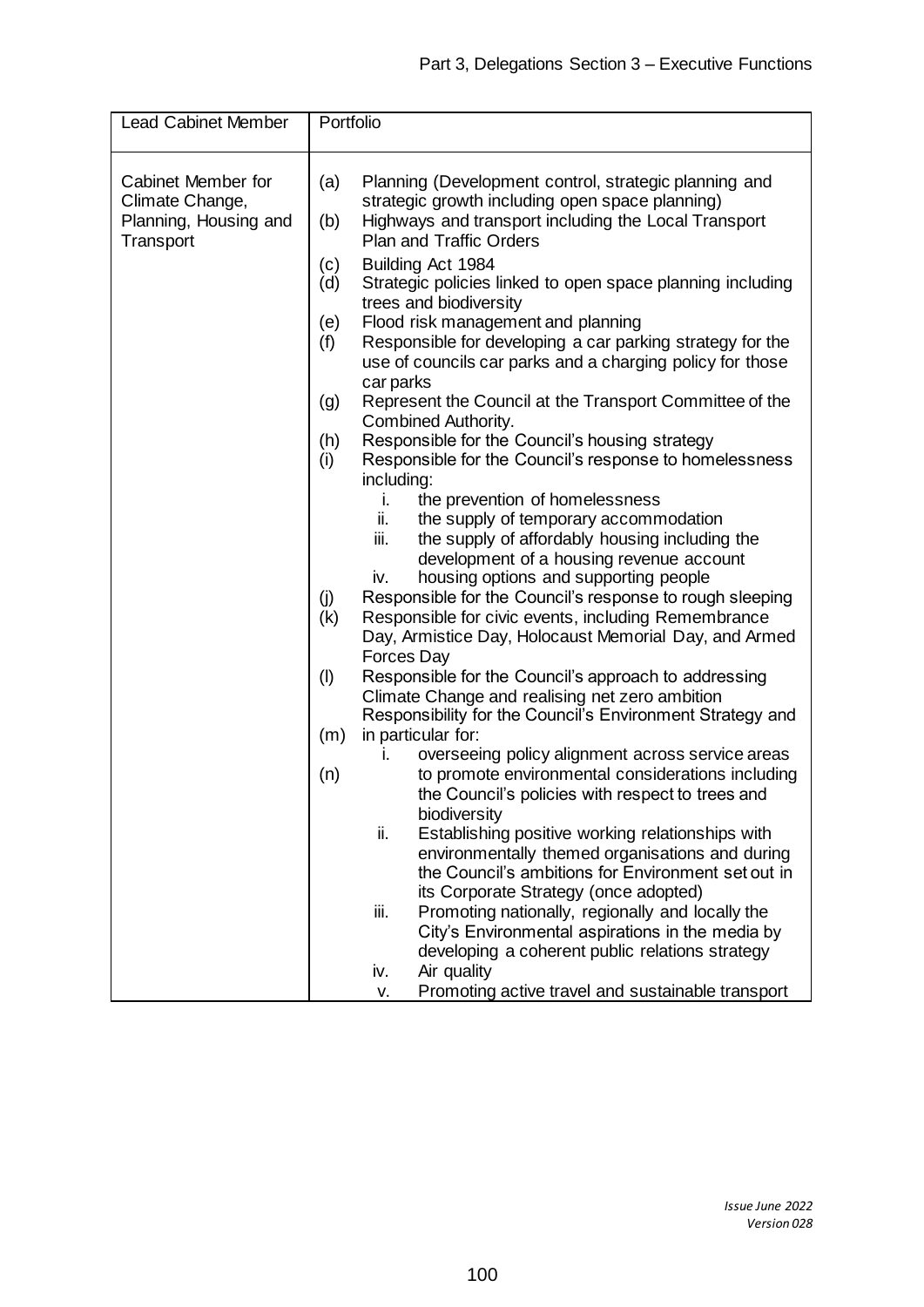| <b>Lead Cabinet Member</b>                                                                            | Portfolio                                                                                                                                                                                         |
|-------------------------------------------------------------------------------------------------------|---------------------------------------------------------------------------------------------------------------------------------------------------------------------------------------------------|
| Cabinet Advisor to the<br>Cabinet Member for<br>Climate Change,<br>Planning, Housing and<br>Transport | Advise and support the Cabinet Member for Cabinet Member<br>for Climate Change, Planning, Housing and Transport on all<br>aspects of their portfolio as required, with an emphasis on<br>housing. |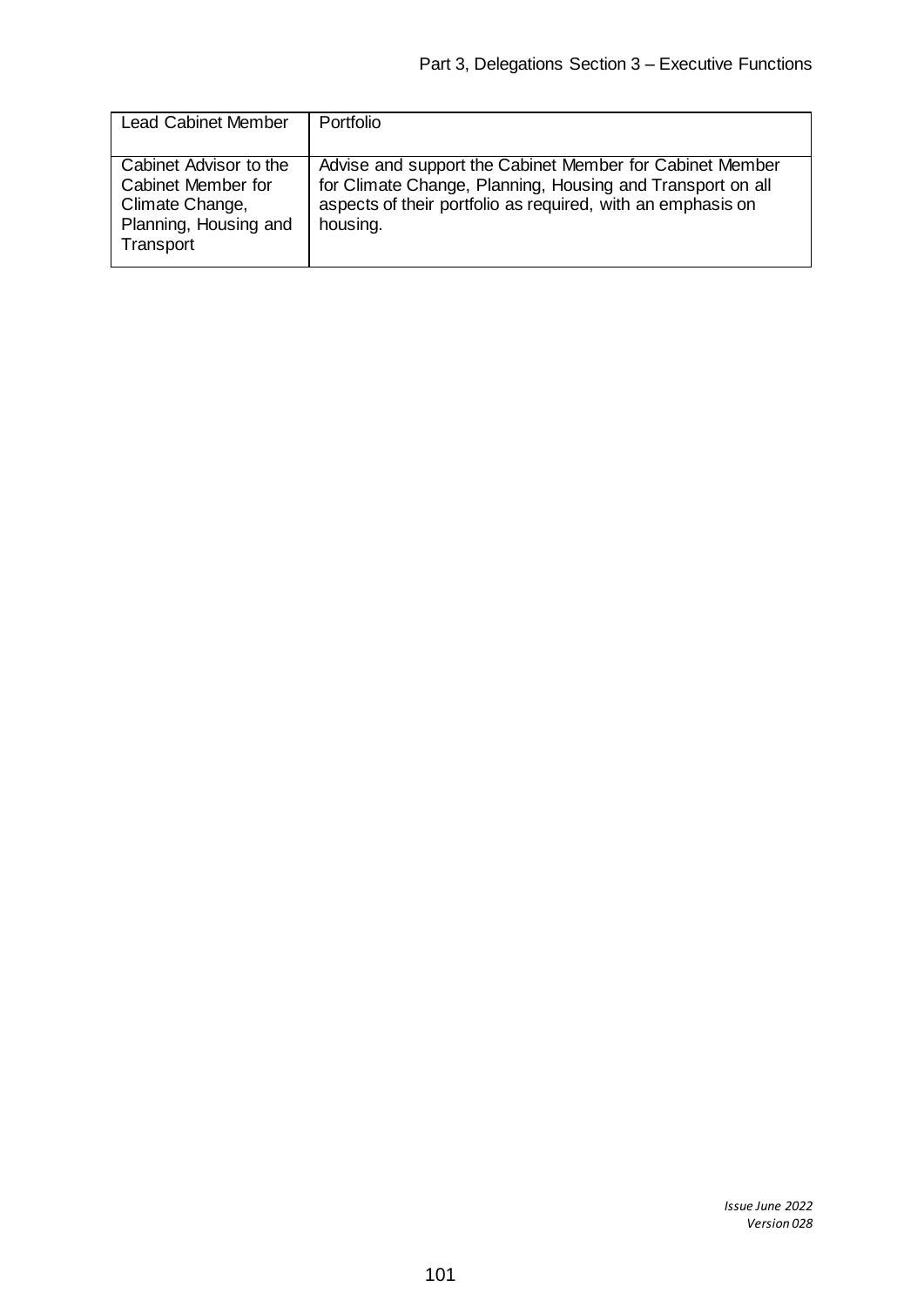| Portfolio                                                                                                                                                                                                                                                                                                |                                                                                                                                                                                                                                                                                          |  |
|----------------------------------------------------------------------------------------------------------------------------------------------------------------------------------------------------------------------------------------------------------------------------------------------------------|------------------------------------------------------------------------------------------------------------------------------------------------------------------------------------------------------------------------------------------------------------------------------------------|--|
| To act as the Lead Member for Children's Services including<br>Education with political responsibility for the leadership, strategy<br>and effectiveness of Children's Services, and to discharge the<br>education and children's services functions of the authority,<br>including, but not limited to: |                                                                                                                                                                                                                                                                                          |  |
| (a)                                                                                                                                                                                                                                                                                                      | Social care services for children, including all matters<br>specifically provided by the Local Authorities (Social<br>Services) Act 1970, personal social services and care in<br>the community, together with the responsibilities under<br>associated and ancillary legislation.       |  |
| (b)                                                                                                                                                                                                                                                                                                      | Responsibility for Councils functions under section 7(4)<br>and (5) of the NHS and Local Authorities Partnership<br>Bodies Regulations 2000 in relation to joint<br>commissioning and pooled funding in relation to social<br>care for children                                          |  |
| (c)                                                                                                                                                                                                                                                                                                      | Lead, promote and create opportunities for cooperation<br>with local partners, for example health, police, schools,<br>housing services, early years, youth justice, probation,<br>higher and further education, and employers, to improve<br>the wellbeing of children and young people |  |
| (d)                                                                                                                                                                                                                                                                                                      | Services for Looked After Children and Corporate<br>Parenting                                                                                                                                                                                                                            |  |
|                                                                                                                                                                                                                                                                                                          | Child and Family Centres/ Early Help Hubs                                                                                                                                                                                                                                                |  |
| (f)                                                                                                                                                                                                                                                                                                      | Early help services including troubled families                                                                                                                                                                                                                                          |  |
|                                                                                                                                                                                                                                                                                                          | Deliver the education functions, powers and duties of the<br>council                                                                                                                                                                                                                     |  |
| (h)                                                                                                                                                                                                                                                                                                      | Responsible for property maintenance and asset                                                                                                                                                                                                                                           |  |
|                                                                                                                                                                                                                                                                                                          | management (excluding disposal) in relation to schools                                                                                                                                                                                                                                   |  |
|                                                                                                                                                                                                                                                                                                          | Attend Standing Advisory Committee on Religious                                                                                                                                                                                                                                          |  |
|                                                                                                                                                                                                                                                                                                          | Education, School Organisation Committee and<br>Inspection Advisory Group (including appointment of                                                                                                                                                                                      |  |
|                                                                                                                                                                                                                                                                                                          | Councillors, following consultation with political groups,                                                                                                                                                                                                                               |  |
|                                                                                                                                                                                                                                                                                                          | with any disputes to be resolved by Council)                                                                                                                                                                                                                                             |  |
| (j)                                                                                                                                                                                                                                                                                                      | Responsible for higher Education and University Provision                                                                                                                                                                                                                                |  |
|                                                                                                                                                                                                                                                                                                          | Functions of planning and commissioning in relation to the<br>statutory responsibilities for Learning and Skills for post                                                                                                                                                                |  |
|                                                                                                                                                                                                                                                                                                          | 16 and for 16-25 year old learners with learning difficulties                                                                                                                                                                                                                            |  |
|                                                                                                                                                                                                                                                                                                          | or disabilities.                                                                                                                                                                                                                                                                         |  |
| (1)                                                                                                                                                                                                                                                                                                      | Appoint Council representatives to school governing                                                                                                                                                                                                                                      |  |
|                                                                                                                                                                                                                                                                                                          | bodies in accordance with agreed democratic                                                                                                                                                                                                                                              |  |
|                                                                                                                                                                                                                                                                                                          | arrangements and in consultation with recognised Political<br>Group Secretaries where the number of nominations                                                                                                                                                                          |  |
|                                                                                                                                                                                                                                                                                                          | exceeds the vacancies.                                                                                                                                                                                                                                                                   |  |
| (m)                                                                                                                                                                                                                                                                                                      | Promoting the educational attainment of Looked After                                                                                                                                                                                                                                     |  |
|                                                                                                                                                                                                                                                                                                          | Children                                                                                                                                                                                                                                                                                 |  |
| (n)                                                                                                                                                                                                                                                                                                      | Targeted Youth Service including Youth Offending                                                                                                                                                                                                                                         |  |
|                                                                                                                                                                                                                                                                                                          | Service, Youth in Localities, NEET, and Adolescent<br><b>Services</b>                                                                                                                                                                                                                    |  |
|                                                                                                                                                                                                                                                                                                          | Adult Learning and Skills Service, City College                                                                                                                                                                                                                                          |  |
|                                                                                                                                                                                                                                                                                                          | (e)<br>(g)<br>(i)<br>(k)<br>(o)                                                                                                                                                                                                                                                          |  |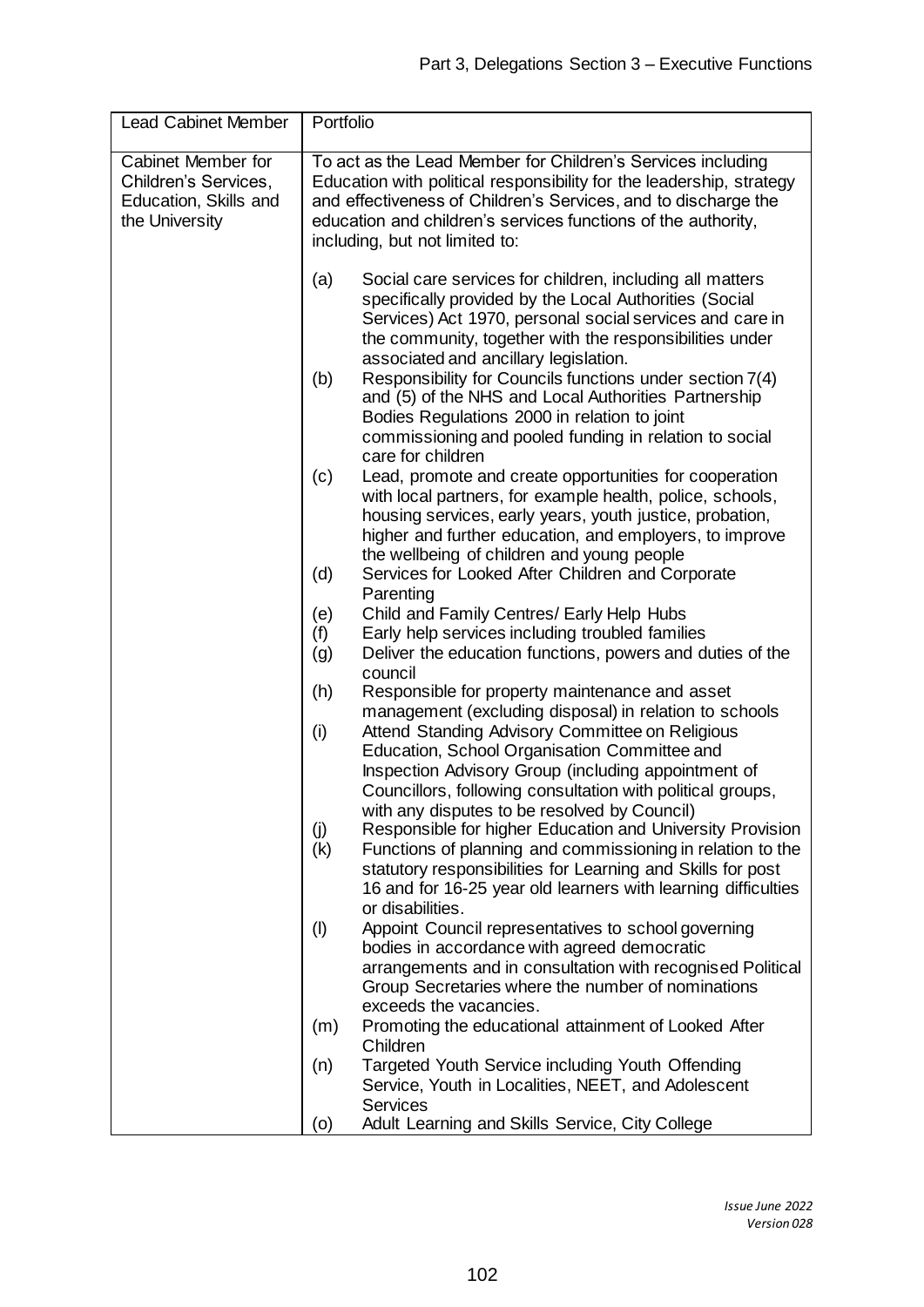| <b>Lead Cabinet Member</b>                                                                                     | Portfolio                                                                                                                                                                                                                                                                                                                                                                                                                                                                                                                                                                                                                                                                                                                                                                                                                                                                                                                                                                                                                                                                                                                                                                                                                                                                                                                                  |  |  |
|----------------------------------------------------------------------------------------------------------------|--------------------------------------------------------------------------------------------------------------------------------------------------------------------------------------------------------------------------------------------------------------------------------------------------------------------------------------------------------------------------------------------------------------------------------------------------------------------------------------------------------------------------------------------------------------------------------------------------------------------------------------------------------------------------------------------------------------------------------------------------------------------------------------------------------------------------------------------------------------------------------------------------------------------------------------------------------------------------------------------------------------------------------------------------------------------------------------------------------------------------------------------------------------------------------------------------------------------------------------------------------------------------------------------------------------------------------------------|--|--|
| Cabinet Advisor to the<br>Cabinet Member for<br>Childrens Services,<br>Education, Skills and<br>the University | Advise and support the Cabinet Member for Childrens Services,<br>Education, Skills and the University on all aspects of their<br>portfolio as required.                                                                                                                                                                                                                                                                                                                                                                                                                                                                                                                                                                                                                                                                                                                                                                                                                                                                                                                                                                                                                                                                                                                                                                                    |  |  |
|                                                                                                                |                                                                                                                                                                                                                                                                                                                                                                                                                                                                                                                                                                                                                                                                                                                                                                                                                                                                                                                                                                                                                                                                                                                                                                                                                                                                                                                                            |  |  |
| Cabinet Member for<br><b>Finance and Corporate</b><br>Governance                                               | Corporate governance<br>(a)<br>(b)<br>Legal and democratic services<br>(c)<br>Financial strategy and resources planning<br>Annual budget preparation<br>Annual accounts<br>(d)<br>(e)<br>Capital programme<br>(f)<br>Investment, borrowing, leasing and treasury management<br>(g)<br>Funding for individuals, voluntary and not-for-profit<br>organisations/individuals<br>Council tax and benefits administration<br>(h)<br>Write off debts in excess of £10,000 deemed to be<br>(i)<br>irrecoverable<br>Monitor Council's overall budgetary position and<br>(j)<br>discuss, negotiate where necessary and help problem<br>İ.<br>solve any issues concerning budgets for particular<br>service areas with the Cabinet Member responsible<br>for the budget<br>through regular budget scrutiny, anticipate future<br>ij.<br>pressures<br>iίi<br>make recommendations for Cabinet to determine in<br>respect of all budgetary control issues<br>keep the Cabinet advised of budget deficits or<br>iv<br>surpluses<br>determine applications for supplementary estimates,<br>v<br>virements or allocation of the corporate contingency,<br>within the limits set by Council for determination<br><b>Insurance</b><br>VÌ<br>To develop a Commercial Strategy on which investment<br>(k)<br>decisions are based for determination by Cabinet. |  |  |
|                                                                                                                | To ensure that the commercial Strategy and Investment<br>(1)<br>Portfolios are kept regularly under review by the Cabinet<br>To develop a Commercial Strategy for Operational<br>(m)<br>Services to maximise the use of scarce Council Resources<br>To advise the Cabinet on the implementation of the<br>(n)<br>commercial strategy and other initiatives to maximise the<br>potential of the Council's existing commercial activities and<br>to advise the Cabinet on how to develop a commercial<br>culture within the Council to ensure commercial<br>opportunities are maximised<br>To advise the Cabinet on the development of new, and<br>(0)<br>growth in existing, income streams that generate surplus<br>funds for investment in further opportunities and to help<br>offset the costs of other activities<br>Responsible for the Council's procurement strategy<br>(p)<br>Asset Management and Property Services with any<br>(q)<br>property transactions over £250,000 will be taken in<br>consultation with the Leader of the Council                                                                                                                                                                                                                                                                                        |  |  |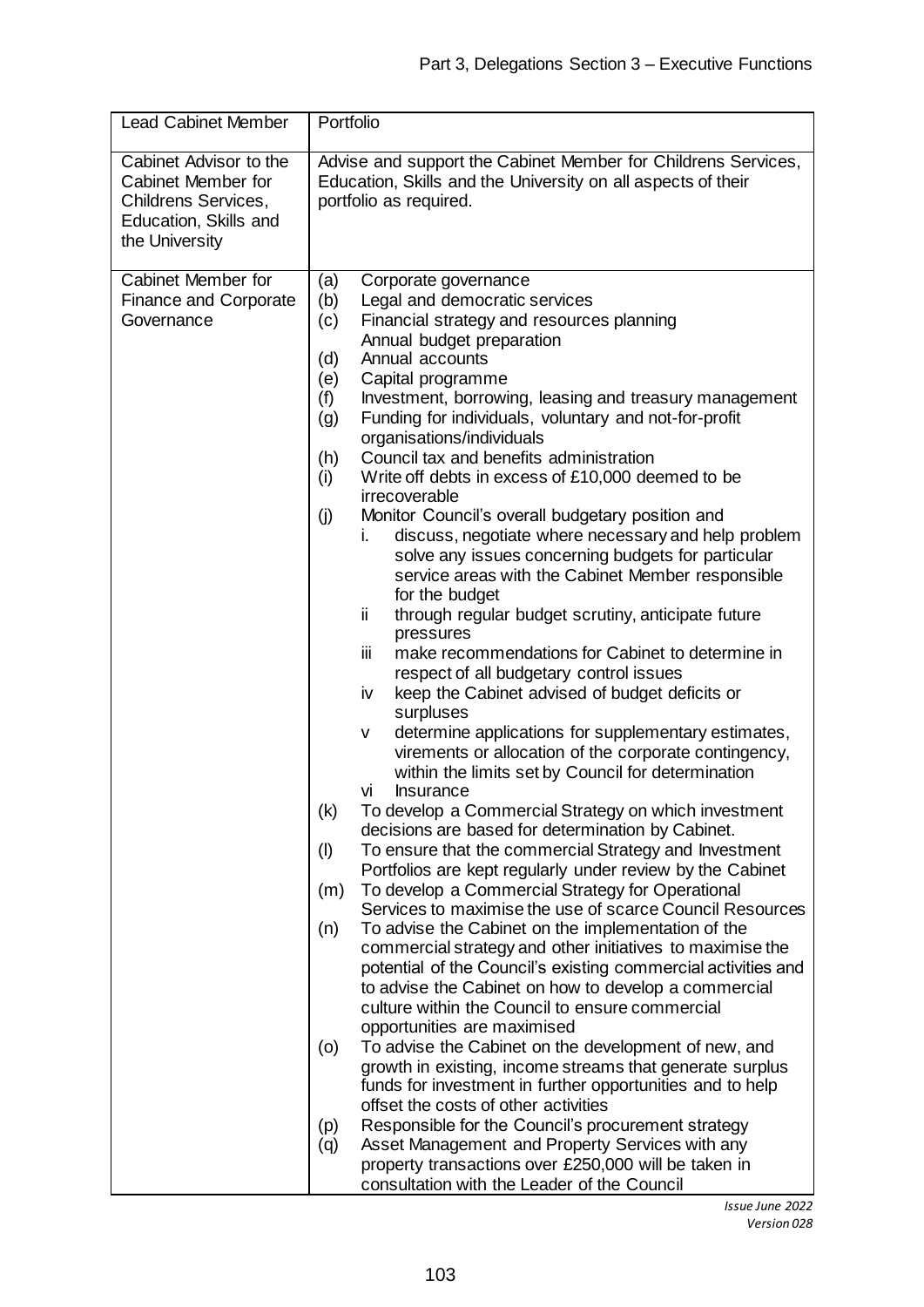| <b>Lead Cabinet Member</b>                                       | Portfolio                                                                                                                                                                                                                                                                                                                                                                                                                                                                                              |
|------------------------------------------------------------------|--------------------------------------------------------------------------------------------------------------------------------------------------------------------------------------------------------------------------------------------------------------------------------------------------------------------------------------------------------------------------------------------------------------------------------------------------------------------------------------------------------|
| Cabinet Member for<br>Waste, Street Scene<br>and the Environment | Strategic waste management, including refuse collection,<br>(a)<br>recycling and disposal<br>(b)<br>Street cleaning, public conveniences and graffiti<br>Responsible for ensuring the cleanliness of the City Centre<br>(c)<br>Building and grounds maintenance<br>(d)<br>Maintenance of green and open spaces<br>(e)<br>Overseeing the work of Aragon and Viridor in respect of<br>(f)<br>items above<br>Lead on the Council's energy strategy<br>(g)<br>Responsible for Westcombe Engineering<br>(h) |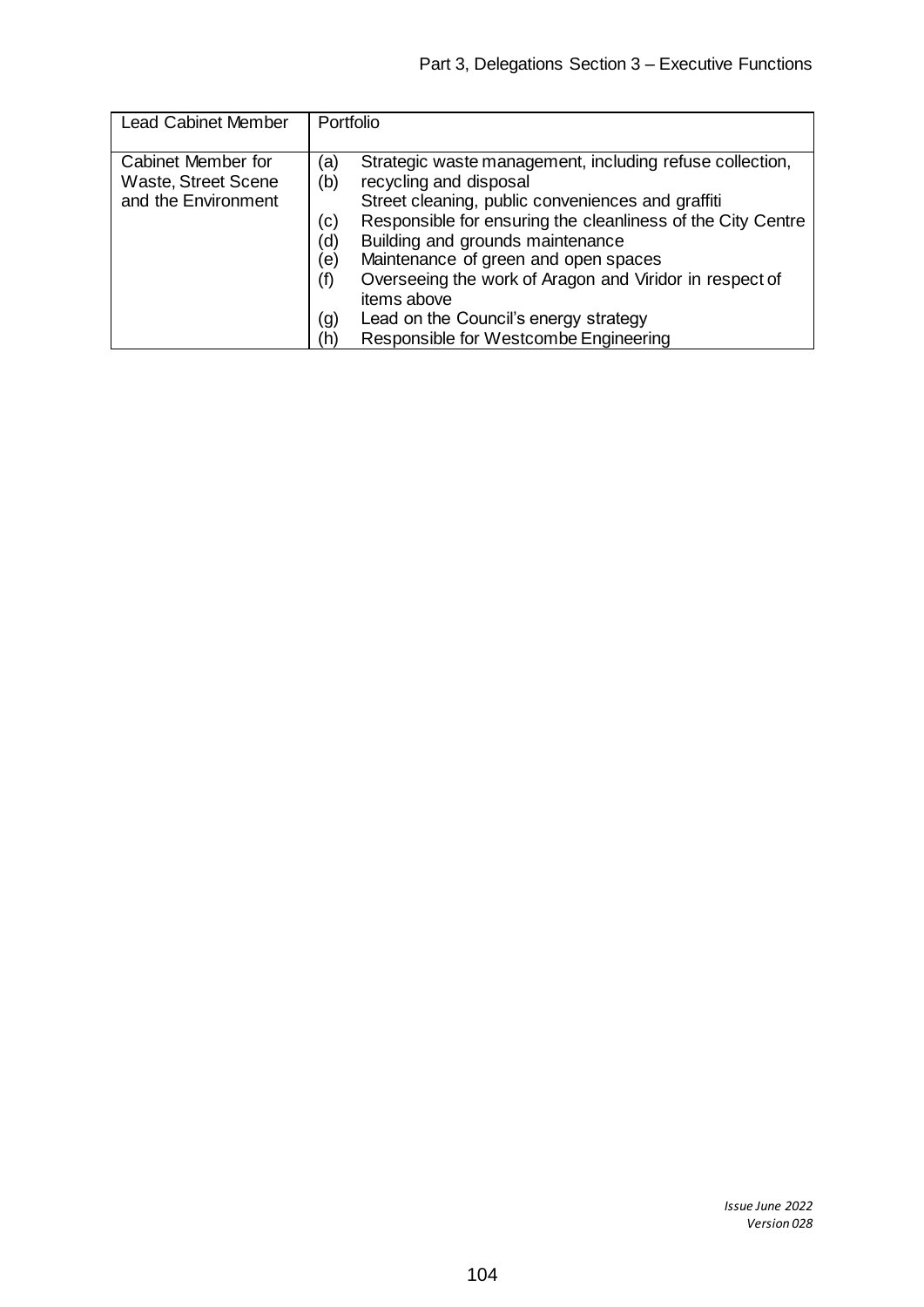| <b>Name</b>                                                                                                                                                                      | <b>Address</b>                                             | <b>Ward</b>                       |
|----------------------------------------------------------------------------------------------------------------------------------------------------------------------------------|------------------------------------------------------------|-----------------------------------|
| <b>Councillor Wayne Fitzgerald</b><br><b>Leader of the Council</b>                                                                                                               | wayne.fitzgerald@peterborough.gov.uk<br>Tel - 07860 955669 | West                              |
| <b>Councillor Steve Allen</b><br><b>Deputy Leader and Cabinet</b><br><b>Member for Communication,</b><br><b>Culture and Communities</b>                                          | steve.allen@peterborough.gov.uk<br>Tel - 07769 972400      | Eye, Thorney<br>and<br>Newborough |
| <b>Councillor John Howard</b><br><b>Cabinet Member for Adult</b><br>Social Care, Health and<br><b>Public Health</b>                                                              | john.howard@peterborough.gov.uk<br>Tel - 07592 594776      | Hargate and<br>Hempsted           |
| <b>Councillor Marco Cereste</b><br><b>Cabinet Member for Climate</b><br><b>Change, Planning, Housing</b><br>and Transport                                                        | marco.cereste@peterborough.gov.uk<br>Tel - 07976 262268    | Hampton Vale                      |
| <b>Councillor Lynne Ayres</b><br><b>Cabinet Member for</b><br><b>Childrens Services,</b><br><b>Education, Skills and</b><br><b>University</b>                                    | lynne.ayres@peterborough.gov.uk                            | West                              |
| <b>Councillor Andy Coles</b><br><b>Cabinet Member for Finance</b><br>and Corporate Governance                                                                                    | andy.coles@peterborough.gov.uk<br>Tel - 07949 146514       | Fletton and<br>Woodston           |
| <b>Councillor Nigel Simons</b><br><b>Cabinet Member for Waste,</b><br><b>Street Scene and the</b><br><b>Environment</b>                                                          | nigel.simons@peterborough.gov.uk<br>Tel - 07850 878115     | Eye, Thorney<br>and<br>Newborough |
| <b>Councillor Oliver Sainsbury</b><br><b>Cabinet Advisor to the</b><br>Leader                                                                                                    | oliver.sainsbury@peterborough.gov.uk<br>Tel - 07522 695002 | Fletton and<br>Stanground         |
| <b>Councillor Ishfaq Hussain</b><br><b>Cabinet Advisor to the</b><br><b>Cabinet Member for</b><br><b>Communication, Culture and</b><br><b>Communities</b>                        | ishfaq.hussain@peterborough.gov.uk<br>Tel - 07977 595636   | Dogsthorpe                        |
| <b>Councillor Gul Nawaz</b><br><b>Cabinet Advisor for</b><br><b>Community Cohesion</b>                                                                                           | gul.nawaz@peterborough.gov.uk<br>Tel - 07814 658443        | Ravensthorpe                      |
| Councillor Jackie Allen<br><b>Cabinet Advisor to the</b><br><b>Cabinet Member for Climate</b><br><b>Change, Planning, Housing</b><br>and Transport                               | jackie.allen@peterborough.gov.uk<br>Tel - 07767 725618     | East                              |
| <b>Councillor Ray Bisby</b><br><b>Cabinet Advisor to the</b><br><b>Cabinet Member for</b><br><b>Childrens Services,</b><br><b>Education, Skills and the</b><br><b>University</b> | ray.bisby@peterborough.gov.uk<br>Tel - 07932 397397        | Stanground<br>South               |